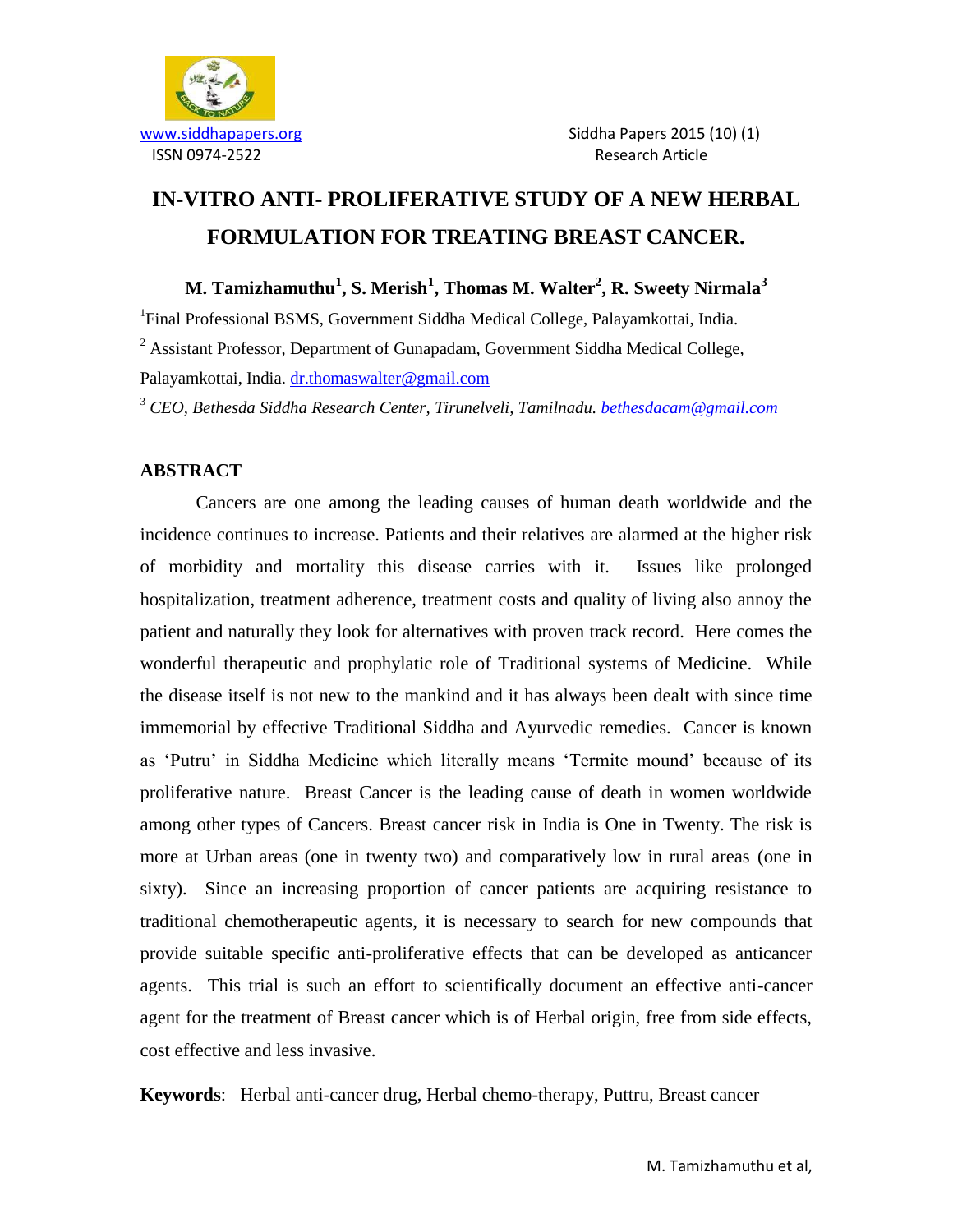### **INTRODUCTION**

Cancers are some of the leading causes of human deaths worldwide and their relative importance continues to increase. Since an increasing proportion of cancer Patients are acquiring resistance to traditional chemotherapeutic agents, it is necessary to search for new compounds that provide suitable specific antiproliferative affects that can be developed as anticancer agents. The incidence of breast cancer is low in India, but rising. Breast cancer is the commonest cancer of urban Indian women and the second commonest in the rural women. Breast cancer awareness programs are more concentrated in the cities and have not reached the remote and rural parts of the country. Women often do not present for medical care early enough due to various reasons such as illiteracy, lack of awareness, and financial constrains.

Breast cancer risk in India is One in Twenty. The risk is more at Urban areas (one in twenty two) and comparatively low in rural areas (one in sixty). For the year 2012; 144,937 women were newly detected with breast cancer 70,218 women died of breast cancer. The risk factors of Breast Cancer includes BMI (Body Mass Index), Age at First child birth, Number of children, duration of breast feeding and abortions are on the rise world over.

#### **MATERIAL AND METHODS**

This is a formula which was generated by the rich theoretical and clinical knowledge of the Authors. It is a Poly herbal formula, with pure herbal based composition. Authors decided to evaluate the efficacy of this test drug through MTT Cyto-toxicity Assay.

#### **MTT based cytotoxicity assay protocol**

MTT [3-(4, 5-dimethylthiazol-2-yl)-2,5-diphenyltetrazolium bromide] based cytotoxicity assay was first described by Mosmann in 1983. This colorimetric assay is based on the ability of a mitochondrial dehydrogenase enzyme from viable cells to cleave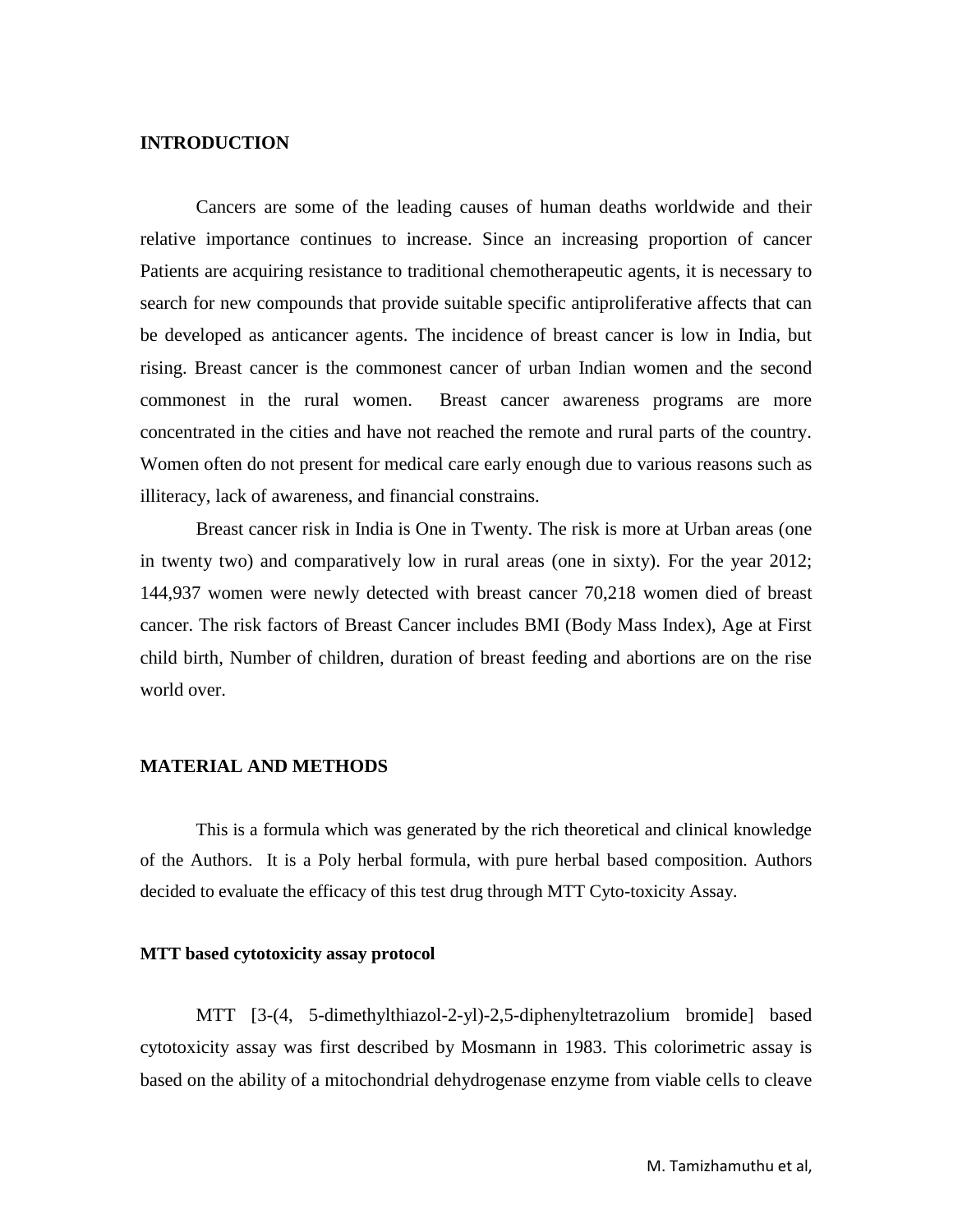the tetrazolium rings of the pale yellow MTT and form dark blue formazan crystals which is largely impermeable to cell membranes, thus resulting in its accumulation within healthy cells. The number of surviving cells is directly proportional to the level of the formazan product created. The cytotoxic efficacy of the 3 samples was evaluated in 4 cell lines by MTT cell proliferation assay kit (Roche Applied Sciences, Germany). The assay was carried out according to the instruction provided by the vendor. MTT incorporation test method (Roche Applied Science, USA) was followed.

Briefly, cells were harvested from the logarithmic phase of cultures and resuspended in Dulbecco"s Modified Eagles Medium (DMEM) supplemented with 10% fetal bovine serum (FBS). The cell counts were adjusted and equal number of cells were plated into each well of 96-well cell culture plates and allowed to grow overnight at  $37^{\circ}$ C, in presence of 5% CO2. The cells were treated with test substances at various concentrations ranging between 0.7 g/ml to 2.5 g/ml for 72h. Here we maintained the 72hrs as Prolifereation time. In vehicle control culture wells, a maximum of 0.5% DMSO was added. Culture medium was renewed at every 24h with fresh culture medium supplemented with the test substances. Thereafter, 0.5 mg/ml of MTT reagent was added to each well and the microplate was incubated further for 4h at  $37^{\circ}$ C in presence of 5% CO2. Finally, the cells were solubilized by adding solubilizing solution and allowed to incubate at 37<sup>o</sup>C overnight.

After complete solubilization of the formazan crystals the absorbance was read at 540 nm in a microplate reader (BioRad, USA). The results (mean  $OD \pm SD$ ) obtained from quadruplicate wells were used in calculation to determine the cytotoxicity (50% of inhibitory concentration, IC50) of the test compounds.

### *Statistical analysis*

Results are expressed as mean  $\pm$  SEM. The statistical significance of differences between the experimental compounds was analyzed using the student t-test; differences were considered significant. The results were expressed in **half maximal inhibitory concentration IC50.**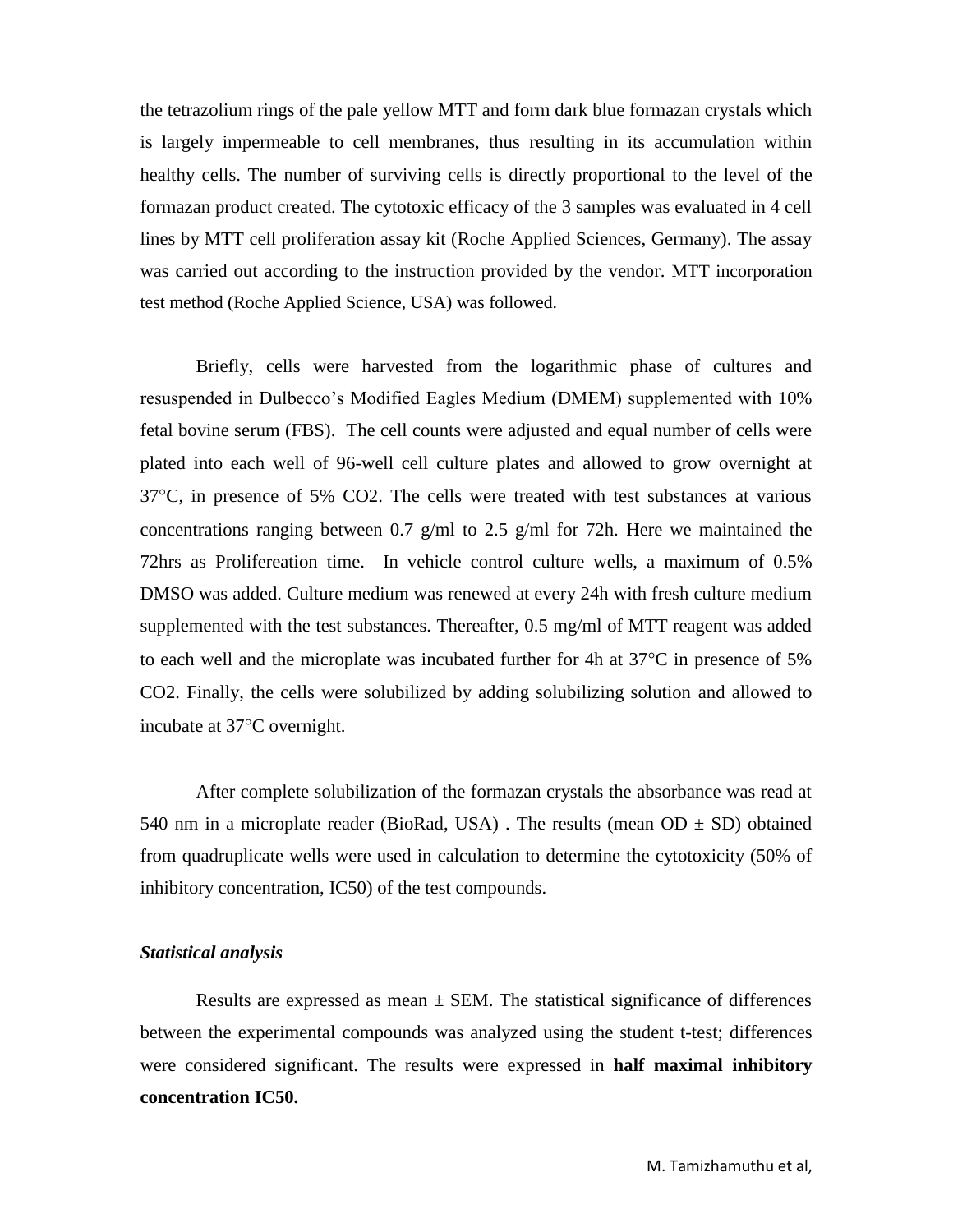# **RESULTS AND DISCUSSION**

|                  |                  | % inhibition in cell | <b>IC50</b> |
|------------------|------------------|----------------------|-------------|
|                  | <b>Treatment</b> | proliferation        |             |
|                  | concentration    | (wt. Vehicle         |             |
| <b>Cell line</b> | (g/ml)           | control)             |             |
|                  | $0.7\,$          | 26.28                |             |
|                  | $0.8\,$          | 32.87                |             |
| $\mathbf{1}$     | 0.9              | 35.43                | 1.886       |
|                  | $\mathbf{1}$     | 38.32                |             |
|                  | 1.5              | 47.68                |             |
|                  |                  |                      |             |
|                  | $\mathbf{2}$     | 50.35                |             |
|                  | 2.5              | 58.56                |             |
| $\overline{2}$   | $0.7\,$          | 9.74                 |             |
|                  | 0.8              | 22.39                |             |
|                  | 0.9              | 37.04                | 1.4294      |
|                  | $\mathbf{1}$     | 38.11                |             |
|                  | 1.5              | 58.06                |             |
|                  | $\overline{2}$   | 69.07                |             |
|                  | $2.5\,$          | 74.82                |             |
|                  | $0.7\,$          | 16.22                |             |
|                  | $0.8\,$          | 22.50                |             |
|                  | 0.9              | 25.04                |             |
| $\mathfrak{Z}$   | $1\,$            | 27.14                | 1.5195      |

# **Table 1. % inhibition of cell proliferation and IC50 values of different cell lines**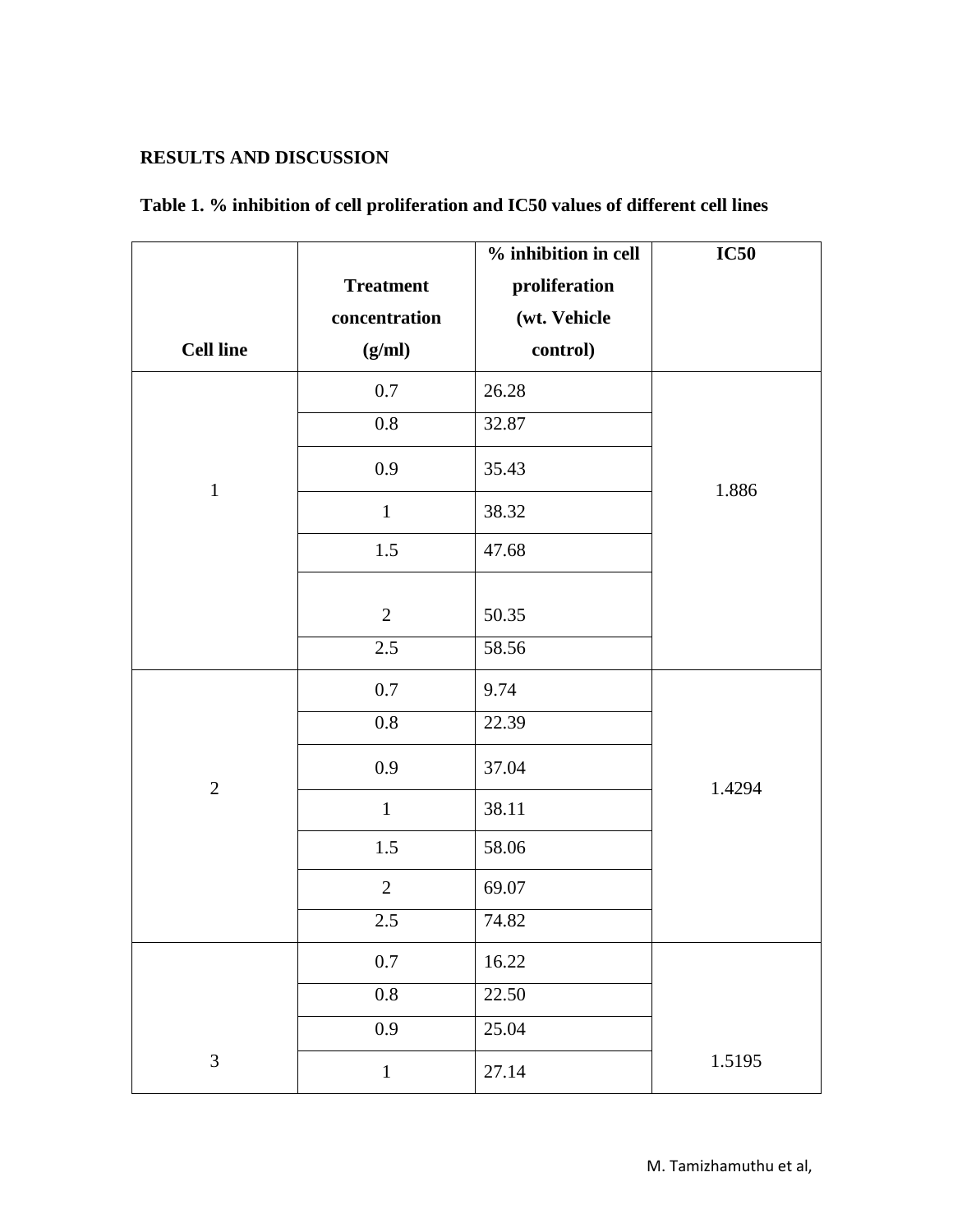|                | 1.5            | 49.87 |       |
|----------------|----------------|-------|-------|
|                | $\overline{2}$ | 63.98 |       |
|                | 2.5            | 69.75 |       |
| $\overline{4}$ | 0.7            | 16.57 |       |
|                | $0.8\,$        | 19.22 |       |
|                | 0.9            | 20.27 | 2.483 |
|                | $\mathbf{1}$   | 28.60 |       |
|                | 1.5            | 35.05 |       |
|                | $\overline{2}$ | 38.47 |       |
|                | 2.5            | 50.83 |       |

**Table. 2. Impact of a 72 hrs, Test drug Exposure on the Viability of Cell Lines Evaluated for IC50 by MTT Assay**

| <b>Cell line</b> | <b>IC50</b> |
|------------------|-------------|
|                  | 1.886       |
|                  | 1.429       |
|                  | 1.519       |
|                  | 2.483       |

The results obtained from quadruplicate MTT wells were used in calculations to determine the percentage of Inhibition and Half maximum inhibitory concentration (IC50) of test compounds. **The Test drug inhibits the cell proliferation even in its lower concentration also.**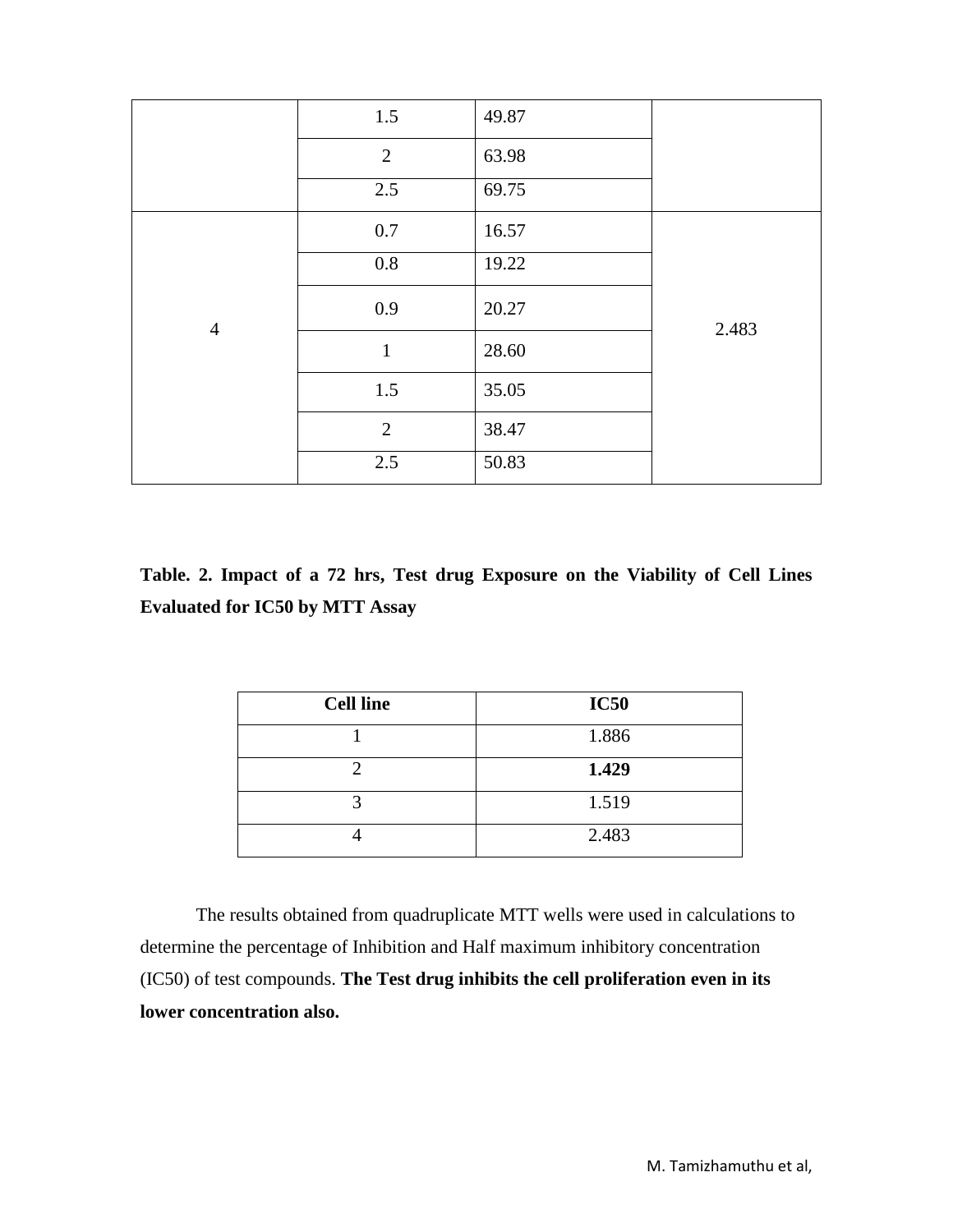

### **Figure 1.1 % inhibition of cell proliferation in different cell lines.**

In the four different cell lines with the concentration of 2.5g/ml, our test drug exhibits 58.56, **74.82,** 69.75, and 50.83 % of Inhibition respectively (Table. 1). Out of that, the maximum inhibition of cell proliferation is  $74.82\%$ . IC50 (g/ml) of the 4 different cell lines is 1.886, 1.429, 1.519 and 2.483 respectively (Table. 2). The Least concentration is 1.429 g/ml, where half of the proliferating cell would be destroyed in very lower concentration.

### **CONCLUSION**

Therefore it is summarized that at differently treated concentrations, the trial drug significantly inhibits cell proliferation. Thus the test drug has proven effectiveness as a potent anti-tumour agent. When such a cost effective, herbal origin, less invasive and novel drug treatment is available, it is the abound duty of the pioneers of the Health care field to put more concern and efforts on such new inventions.